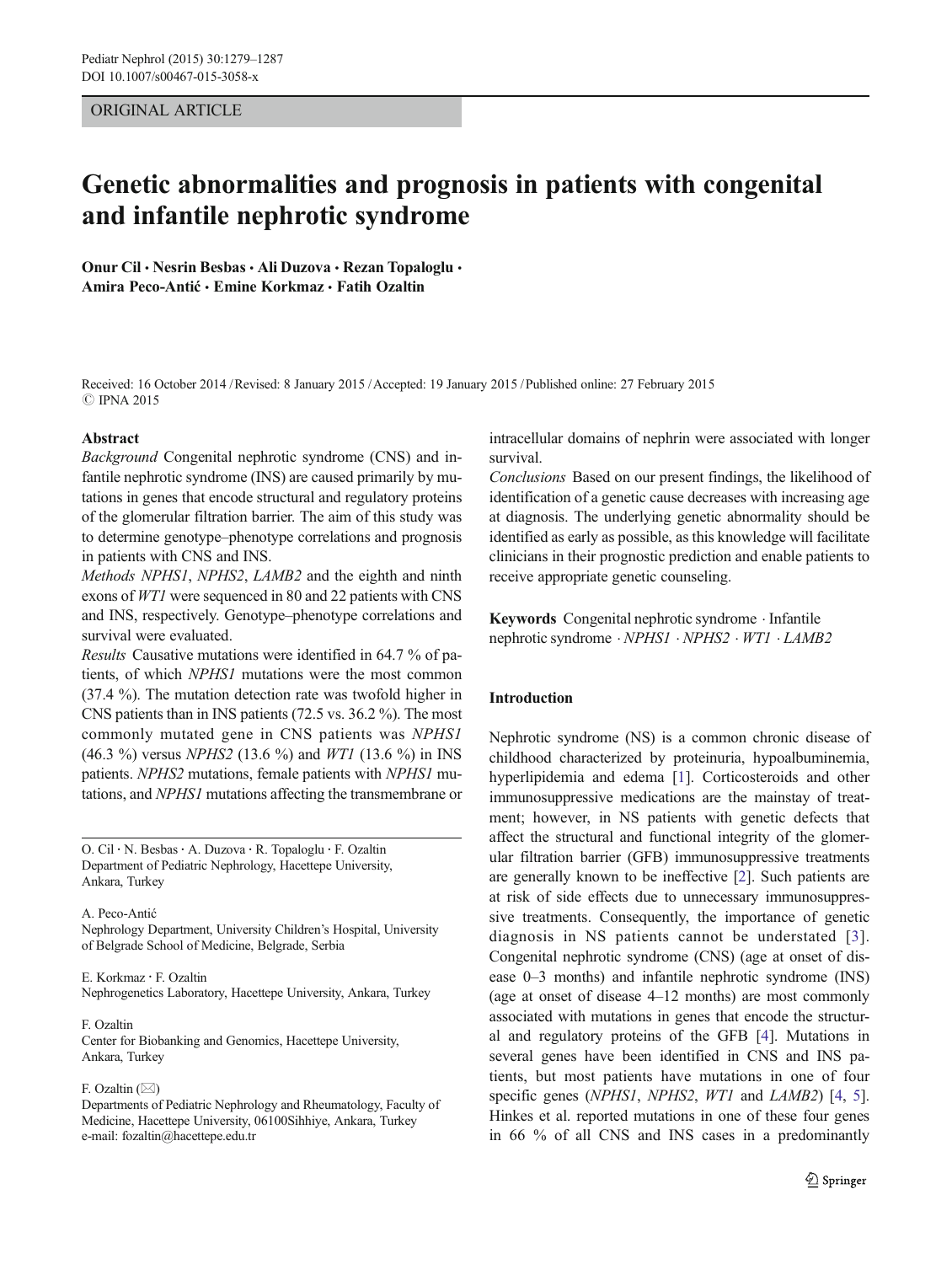Central European patient population [\[6](#page-7-0)], but the relationship between genotype and prognosis in such patients has not been well documented. In this context, the aim of our study was to determine the frequency of mutations in these four genes (NPHS1, NPHS2, WT1, and LAMB2), genotype–phenotype correlations and prognosis in a large group of patients with CNS and INS.

# Materials and methods

Patient group The study included 80 patients with CNS and 22 patients with INS. The ethnicity of the patients was Turkish  $(n=92)$ , Syrian  $(n=4)$ , Iranian  $(n=3)$ , Serbian  $(n=2)$ , and Bosnian and Herzegovinian  $(n = 1)$ . All patients were diagnosed with NS by a pediatric nephrologist and were referred to the Nephrogenetics Laboratory of the Department of Pediatric Nephrology, Hacettepe University, for genetic analysis. Clinical characteristics, treatment and survival information were obtained from physicians using standard clinical questionnaires. In the cases of patients lost to follow-up, their parents were interviewed by telephone to obtain the information on survival. The study protocol was approved by the Hacettepe University Ethics Committee (GO 13/46-28), and a completed informed consent form was obtained from each participant.

Genetic analysis Genomic DNAwas extracted from peripheral blood leukocytes using standard procedures. All exons and adjacent intronic boundaries of NPHS1, NPHS2 and LAMB2, and exons 8 and 9 of WT1 [\[7](#page-7-0)] were sequenced by the Sanger sequencing method using BigDye terminator v.3.1 sequencing kits and an ABI 3130 genetic analyzer (Applied Biosystems, Foster City, CA). The primer pairs for the gene exons are available upon request. Raw data were analyzed using Sequencing Analysis Software and were compared to reference sequences in the Ensemble Database [\(http://www.ensembl.org/](http://www.ensembl.org/)) for variations. DNA sequencing was also performed in the parents of the patients in whom a genetic alteration was identified in order to demonstrate segregation. All variations were searched for in the Human Gene Mutation Database Professional [\(http://www.hgmd.org/](http://www.hgmd.org/)) (Access date: August 2014) and in earlier studies. In silico analyses using PolyPhen2 ([http://genetics.bwh.harvard.edu/pph2/index.shtml\)](http://genetics.bwh.harvard.edu/pph2/index.shtml) and Mutation Taster ([http://www.mutationtaster.org](http://www.mutationtaster.org/)) were performed on novel variations to predict their pathogenicity.

Statistical analysis Patients were grouped according to mutated genes. Clinical findings are presented as the mean  $\pm$  standard error of the mean, unless otherwise specified. Kaplan– Meier curves with the log-rank test were used to compare age at diagnosis and survival between groups. The level of statistical significance was set at  $P<0.05$ .

### Results

The study included 102 patients [55 (54 %) male; 47 (46 %) female], of whom 80 patients had CNS and 22 had INS. Causative mutations were identified in one of the four genes studied in 66 (64.7 %) patients, as follows: bi-allelic mutations in NPHS1 ( $n=38$ ); bi-allelic mutations in NPHS2 ( $n=16$ ) and bi-allelic mutations in *LAMB2* ( $n = 4$ ); heterozygous mutations in  $WT1$  ( $n=8$ ) (Tables [1,](#page-2-0) [2\)](#page-3-0). The mutation detection rate was 72.5 % in the CNS patients versus 36.2 % in the INS patients (Table [1](#page-2-0)). The most commonly mutated gene in CNS patients was NPHS1 (46.3 %) versus NPHS2 (13.6 %) and  $WT1$  (13.6 %) in INS patients (Table [1\)](#page-2-0).

Mean age at diagnosis of NS was lowest in the NPHS1 group (1.1 months) followed by the NPHS2 (2.6 months),  $WT1$  (3.9 months) and  $LAMB2$  (2.4 months) groups (Table [3\)](#page-4-0). Kaplan-Meier analysis showed that patients in the NPHS1 group had been diagnosed significantly earlier than those in the NPHS2 and WT1 groups ( $P=0.01$  and  $P=0.006$ , respectively) (Fig. [1a](#page-4-0)). The consanguinity rate was high among all patients with gene mutations, but was lowest (50 %) in the WT1 group (Table [3](#page-4-0)). Edema was the most frequent finding at presentation, regardless of gene mutation, but was most common (89 %) in the NPHS1 group (Table [3\)](#page-4-0). Among all groups, the median proteinuria grade was at least 3+. Microscopic hematuria was noted in 60 % of patients in the NPHS1 group and in 60 % of those in the NPHS2 group (Table [3\)](#page-4-0). The mean serum creatinine level at initial presentation was  $\geq 2$  mg/dL in the *WT1* and *LAMB2* groups, and the mean serum albumin level was lowest (1.1 g/dL) in the NPHS1 group (Table [3\)](#page-4-0).

Extrarenal abnormalities were present in 41 % of the patients (33 % of those in the NPHS1 group, 31 % of those in the NPHS2 group, 50 % of those in the *WT1* group and 100 % of those in the LAMB2 group). The most common extrarenal finding was congenital heart disease, manifesting in 13 % of patients in the NPHS1 and NPHS2 groups, respectively, and in 25 % of the patients in the WT1 group. Of the latter, 25 % also had genital abnormalities (ambiguous genitalia, hypospadias and bifid scrotum) consistent with Denys–Drash syndrome and Frasier syndrome. One patient in the WT1 group had stage-1 Wilms tumor and underwent unilateral nephroureterectomy. Patients with congenital heart defects had pulmonary stenosis (PS)  $(n=3)$ , atrial septal defect (ASD)  $(n=3)$ , and PS+ASD  $(n=3)$ . In the *LAMB2* group, all patients had ocular abnormalities (microcoria and miosis) consistent with Pierson syndrome.

Patients received various kinds of medical treatment (Table [4\)](#page-5-0), with 94 and 100 % of the patients in the NPHS1 and LAMB2 groups, respectively, treated with albumin, whereas the vast majority of patients in the NPHS2 group were treated with immunosuppressive drugs (i.e. 60 % with corticosteroids, 30 % with cyclophosphamide, 30 % with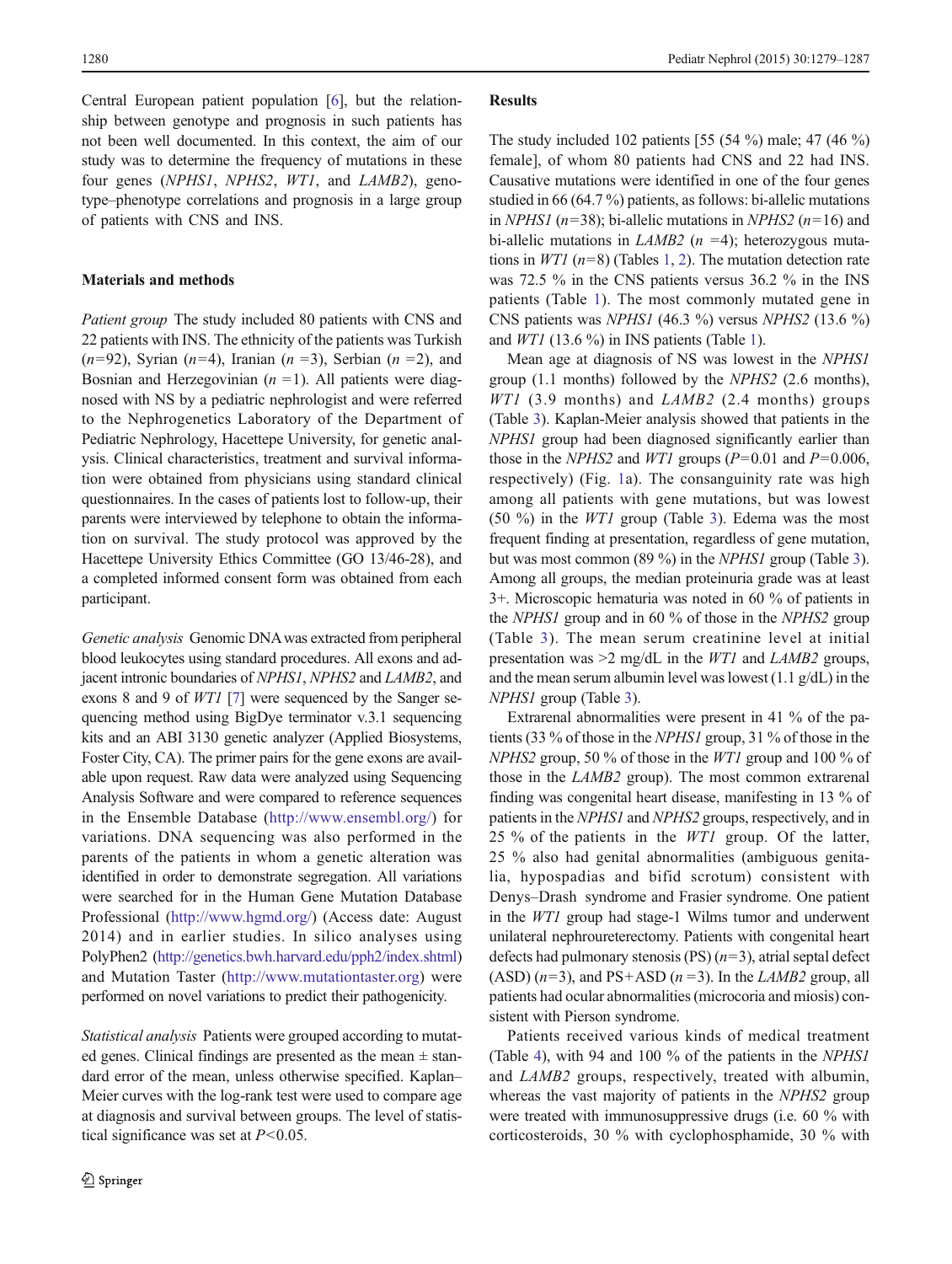| Syndrome   | Mutated genes |               |             |                   | No mutation  | Total           |
|------------|---------------|---------------|-------------|-------------------|--------------|-----------------|
|            | <i>NPHS1</i>  | <i>NPHS2</i>  | WT1         | LAMB <sub>2</sub> |              |                 |
| <b>CNS</b> | $37(46.3\%)$  | 13 $(16.2\%)$ | $5(6.2\%)$  | $3(3.8\%)$        | $22(27.5\%)$ | $80(100\%)$     |
| <b>INS</b> | 1 $(4.5\%$    | $3(13.6\%)$   | $3(13.6\%)$ | 1 $(4.5\%$        | 14 $(63.8\%$ | $22(100\%)$     |
| Total      | $38(37.4\%)$  | $16(15.6\%)$  | $8(7.8\%)$  | 4 $(3.9\%$        | $36(35.3\%)$ | 102 (100 $\%$ ) |

<span id="page-2-0"></span>Table 1 Distribution of patients with congenital nephrotic syndrome and infantile nephrotic syndrome according to mutated genes or no diagnosed mutation

Data are presented as the number (of patients) with the percentage in parenthesis

CNS, Congenital nephrotic syndrome; INS, infantile nephrotic syndrome

cyclosporine A). Immunosuppressive medication was also commonly used in the WT1 group (33 % with corticosteroids) (Table [4\)](#page-5-0). All patients in the WT1 group underwent peritoneal dialysis at an average 6.3 months of age. Compared to patients in the WT1 group, fewer patients in the NPHS1 and NPHS2 groups required peritoneal dialysis (20 and 36 %, respectively) at a later age (17.2 and 64 months, respectively) (Table [4\)](#page-5-0). Only one patient in the LAMB2 group underwent peritoneal dialysis (at age 9 days). In all, seven patients in the NPHS1 group and one patient in the WT1 group underwent renal transplantation (Table [4\)](#page-5-0).

The outcomes in 29 NPHS1 patients, ten NPHS2 patients, five WT1 patients and three LAMB2 patients were obtained. At the time this manuscript was prepared all ten patients in the NPHS2 group were alive, whereas all patients in the WT1 and LAMB2 groups had died (mean age at death 6.1 and 4.0 months, respectively). In all, 52 % of the 29 patients in the NPHS1 group died (mean age at death 5.6 months) (Table [4\)](#page-5-0). The cause of death was identified in 17 of 23 patients as sepsis (15 patients), massive pulmonary embolism (1 patient) and sudden cardiac arrest at 4 days post-renal transplantation (1 patient). Three additional patients died at home due to unknown causes, and no information could be obtained on the cause of death of another three patients. Kaplan-Meier analysis showed that the 2-year survival rate was significantly higher in the NPHS2 group than in all other groups (NPHS2 vs. NPHS1, P=0.01; NPHS2 vs. WT1, P=0.0001; NPHS2 vs. LAMB2,  $P=0.0004$ ) (Fig. [1b](#page-4-0)) and that survival in the NPHS1 group was significantly longer than that in the WT1 and LAMB2 groups ( $P=0.04$  and  $P=0.02$ , respectively). In the NPHS1 group, females survived significantly longer than males  $(P=0.01)$  (Fig. [2a](#page-5-0)). Age at diagnosis was similar in males and females in the NPSH1 group (Fig. [2](#page-5-0)b), and gender also had no effect on age at diagnosis or survival in the other groups (data not shown).

In the 66 patients, we identified 32 NPHS1, eight NPHS2, five WT1 and four LAMB2 mutations (Table [2](#page-3-0)), of which 14 mutations were novel [NPHS1(n=11) and LAMB2 (n=3)]. The most common *NPHS1* mutation was homozygous p.Arg1160Ter, which was identified in three patients from southeastern Turkey (of which 2 were siblings), one patient from Syria and one patient from Iran. The Fin-minor p.Arg1109Ter mutation was homozygous in two unrelated patients and heterozygous in one patient from the same town in western Turkey. The p.Gly394Val mutation was detected in two unrelated patients from the same city in northern Turkey. The affected domains of nephrin protein for the specific mutations are presented in Fig. [3](#page-6-0). No association between the NPHS1 mutation type (protein truncating or missense) and survival or age at diagnosis was found (data not shown), but the patients with mutations affecting transmembrane or intracellular domains of nephrin in  $\geq 1$  alleles had a significantly longer survival time than patients with mutations affecting the extracellular domain in both alleles (Fig. [4a](#page-6-0);  $P=0.04$ ). In addition, no association was found between the NPHS1 mutation position and age at diagnosis (Fig. [4b](#page-6-0)).

The most common NPHS2 mutation was p.Pro118Leu, which was identified in six unrelated patients from eastern and southeastern Turkey. The p.Leu156PhefsTer11 mutation was identified in four patients (2 of which were siblings) from Central Anatolia. There was no association between NPHS2 mutation type (i.e. protein truncating or missense) and age at diagnosis (data not shown). Due to the small number of patients with WT1 and LAMB2 mutations, genotype–phenotype correlations could not be analyzed.

# Discussion

The findings of our study show the genetic abnormalities and the association between genotype and clinical findings and prognosis in a large number of patients with CNS and INS. Mutations in NPHS1, NPHS2, WT1 or LAMB2 were identified in 64.7 % of the patients, which is in agreement with the findings of the earlier study by Hinkes et al. [\[6](#page-7-0)] which included patients who were predominantly Central European, in which 66 % of NS patients with disease onset during the first year of life had mutations in one of the same four genes. In our study the mutation detection rate was 72.5 % in patients with CNS versus 36.2 % in those with INS; both rates are slightly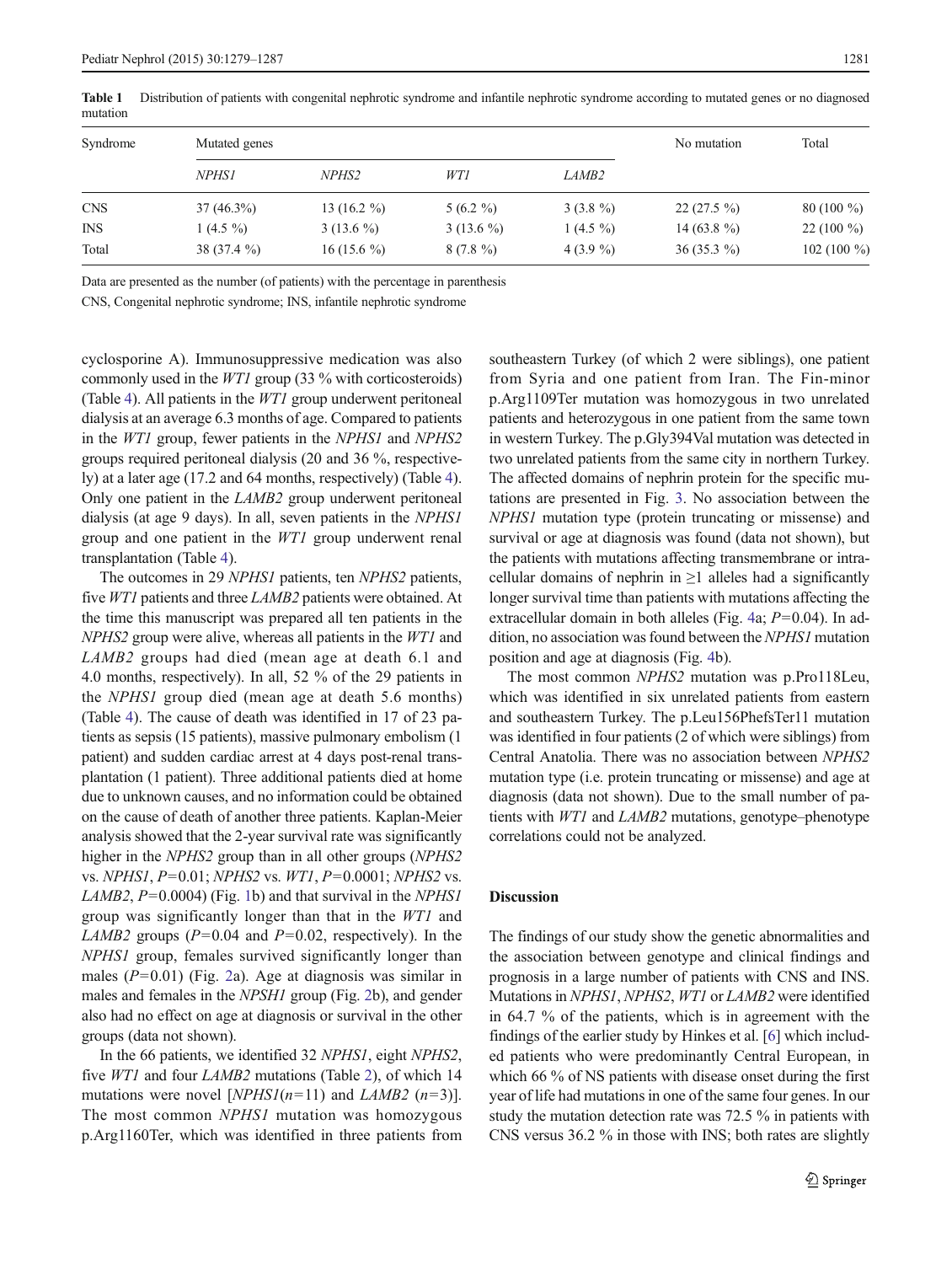<span id="page-3-0"></span>Table 2 All of the gene mutations identified

| Gene         | Mutation                                             | Zygosity <sup>a</sup> | (n) | Patients Reference |
|--------------|------------------------------------------------------|-----------------------|-----|--------------------|
| <i>NPHSI</i> | c.2664-4 2670del p.?                                 | Н                     | 1   | $[27]$             |
|              | c.2815+5G>A p.?                                      | Н                     | 1   | [28]               |
|              | c.2542A>C p.(Lys848Gln)/                             | Ch                    | 1   | None/[27]          |
|              | c.2549 2558del                                       |                       | 1   | $[27]$             |
|              | p.(Ala850GlufsTer52)<br>c.1169A>G p.(Asp390Gly)      | Н                     | 1   | None               |
|              | c.866G $>$ A p.(Trp289Ter)                           | Н                     | 1   | [28]               |
|              | c.2206G>T p.(Val736Leu)                              | Н                     | 1   | None               |
|              |                                                      | Н                     | 2   |                    |
|              | c.3325C>T p.(Arg1109Ter)                             |                       |     | [29]               |
|              | c.2404C>T p.(Arg802Trp)                              | Н                     | 1   | [30]               |
|              | c.2800C>T p.(Gln934Ter)                              | Н                     | 1   | none               |
|              | c.1099C>T p.(Arg367Cys);<br>c.1135C>T p.(Arg379Trp)  | Ch                    | 1   | [30]/[31]          |
|              | c.3478C>T p.(Arg1160Ter)                             | Н                     | 5   | [30]               |
|              | c.3230A>G p.(Asn1077Ser)                             | Н                     | 1   | $[32]$             |
|              | c.3233C>A p.(Ala1078Asp)                             | Н                     | 1   | $[32]$             |
|              | c.2506+1G>T p.?                                      | Н                     | 2   | None               |
|              | c.1099C>T p.(Arg367Cys)                              | Н                     | 1   | [30]               |
|              | c.2549 2558del                                       | Н                     |     | $[27]$             |
|              | p.(Ala850GlufsTer52)<br>c.1181G>T p.(Gly394Val)      | Η                     | 2   | None               |
|              | c.614 621 delinsTT                                   | Н                     | 1   | [30]               |
|              | p.(Thr205)<br>Arg207delinsIle)                       |                       |     |                    |
|              | c.1999C>A p.(Pro667Thr)/<br>c.2026C>A p.(Pro676Thr)  | Ch                    | 1   | None/<br>none      |
|              | c.2014G>A p.(Ala672Thr);<br>c.3233C>A p.(Ala1078Asp) | Ch                    | 1   | [8]/[32]           |
|              | c.3325C>T p.(Arg1109Ter);<br>c.526 $526 + 1$ del p.? | Ch                    | 1   | $[29]$ /none       |
|              | c.1672C>T p.(Arg558Cys)                              | Н                     | 1   | [31]               |
|              | c.1048 T>C p.(Ser350Pro)                             | Н                     | 1   | [30]               |
|              | c.1223G>A p.(Arg408Gln)                              | Н                     | 1   | $[30]$             |
|              | c.515_517del p.(Thr172del)                           | Н                     | 1   | $[30]$             |
|              | c.2324G>T p.(Trp775Leu)                              | Н                     | 1   | [8]                |
|              | c.2299C>T p.(Pro767Ser)                              | Н                     | 1   | None               |
|              | c.526+2 T>G p.?                                      | Η                     | 1   | [6]                |
|              | c.609-2A>C p.?                                       | Н                     | 1   | $[16]$             |
|              | c.2549 2558del                                       | Ch                    | 1   | $[27]$ /none       |
|              | p.(Ala850GlufsTer52)/<br>c.3287del                   |                       |     |                    |
|              | p.(Gly1096AlafsTer47)                                |                       |     |                    |
|              | c.2881 T>C p.(Trp961Arg)                             | Η                     | 1   | [8]                |
| <i>NPHS2</i> | c.259G>T p.(Glu87Ter)                                | Н                     | 1   | $[33]$             |
|              | c.353C $>$ T p.(Pro118Leu)                           | Н                     | 6   | $[34]$             |
|              | c.928G>A p.(Glu310Lys)                               | Н                     | 1   | [8]                |
|              | c.467 468insT<br>p.(Leu156PhefsTer11)                | Н                     | 4   | $[35]$             |
|              | $c.503G$ >A p.(Arg168His)                            | Η                     | 1   | $[34]$             |
|              | c.379G>T p.(Val127Phe)                               | Η                     | 1   | $[36]$             |
|              | c.503G>A p.(Arg168His);<br>c.809 T>A p.(Leu270Ter)   | Ch                    | 1   | [34]/[37]          |
|              | c.413G>A (p.Arg138Gln)                               | Н                     | 1   | $[38]$             |

|              | <b>Table 2</b> (continued)             |   |     |                                          |
|--------------|----------------------------------------|---|-----|------------------------------------------|
| Gene         | Mutation                               |   | (n) | Zygosity <sup>a</sup> Patients Reference |
| WT 1         | c.1186G $>$ C (p.Asp396His)            | h |     | [39]                                     |
|              | c.1097G > A (p.Arg366His)              | h | 3   | [40]                                     |
|              | c.1180C>T (p.Arg394Trp)                | h | 2   | [40]                                     |
|              | $IVS9+5G>T$                            | h | 1   | [41]                                     |
|              | c.1186G>A (p.Asp396Asn)                | h |     | [19]                                     |
| <i>LAMB2</i> | c.1405+3A>T p.?                        | H |     | None                                     |
|              | c.4537C>T p.(Gln1513Ter)               | Н |     | None                                     |
|              | $c.391$ del<br>$p.($ Ile131LeufsTer20) | Н | 1   | None                                     |
|              | c.459+2 T>C p.?                        | Н |     | 142                                      |

<sup>a</sup> H, Homozygote; h, heterozygote; Ch, compound heterozygote

lower than those previously reported [[6,](#page-7-0) [8](#page-7-0), [9](#page-7-0)]. We did not search for mutations in *PLCE1*, which have been reported to be the most frequent cause of diffuse mesangial sclerosis in patients with INS [[10\]](#page-7-0), nor did we search for other genes responsible for CNS and INS, such as those encoding endogenous synthesis of coenzyme Q10 [[11](#page-7-0), [12\]](#page-7-0). As such, it is possible that mutations in these genes, which could account for the CNS or INS in at least some of our patients, were overlooked. Other known genes which were not screened for, or as yet unknown genes, might also account for the relatively low mutation detection rate in the present study. As reported earlier [\[6](#page-7-0), [9](#page-7-0)], the mutation detection rate among our patient cohort was 50 % lower in the INS patients than in the CNS patients, which strongly suggests that INS is genetically more heterogeneous than CNS and that some INS cases may be due to mutations in yet to be discovered genes. Non-genetic causes might also be an alternative explanation for the lower mutation detection rate in INS patients.

Most of the mutations in our study were identified in NPHS1 (37.4 %), followed by NPHS2 (15.6 %). Mutations in NPHS1 were the most frequent cause of CNS in our patient cohort; this is in contrast with the findings of Hinkes et al. [[6\]](#page-7-0), who reported that mutations in NPHS2 accounted for up to 51 % of all mutations in their Central European patient cohort with CNS. In that study, Turkish patients were analyzed separately, and no NPHS2 mutations were identified in Turkish patients with CNS, whereas NPHS1 mutations were the leading cause of CNS, as in the present study. In total, 32 NPHS1 mutations were identified in the present study, of which 11 were novel. The Fin-major (p.Leu41AspfsTer50) mutation, which is the most common NPHS1 mutation in Finland, was not identified in any of our patients, whereas we did identify the Fin-minor (p.Arg1109Ter) mutation in three patients (2 homozygous, 1 heterozygous) from the same town in western Turkey. In the present study, the most prevalent mutation in the NPHS1 group was p.Arg1160Ter mutation (total of 5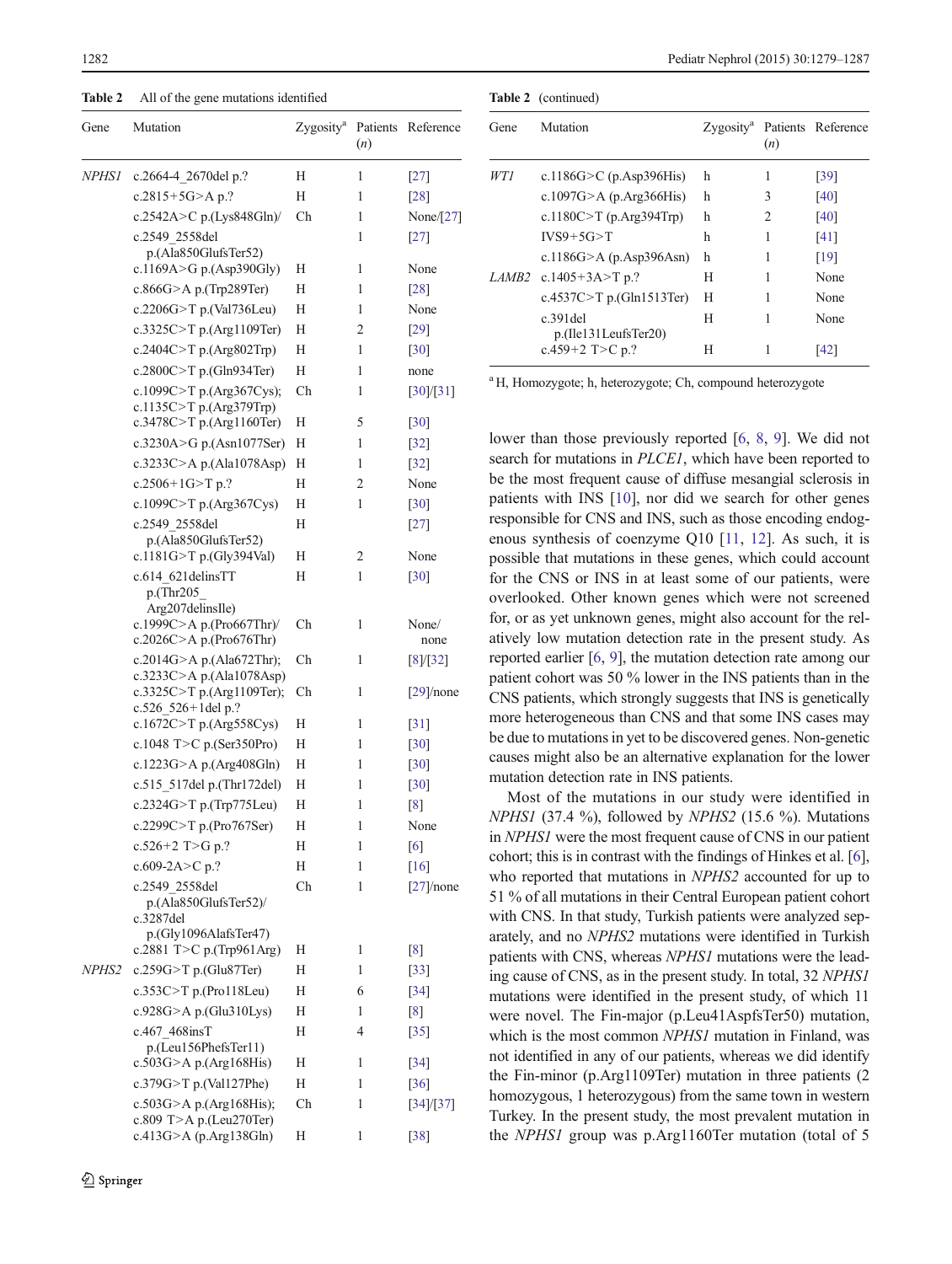<span id="page-4-0"></span>

| <b>Table 3</b> | Demographic and renal findings at initial presentation among patients according to mutated genes |  |  |  |  |  |
|----------------|--------------------------------------------------------------------------------------------------|--|--|--|--|--|
|----------------|--------------------------------------------------------------------------------------------------|--|--|--|--|--|

| Demographic and renal findings | Mutated genes  |                |                |                |  |  |
|--------------------------------|----------------|----------------|----------------|----------------|--|--|
|                                | <i>NPHS1</i>   | NPHS2          | WT1            | <i>LAMB2</i>   |  |  |
| Patients                       | 38             | 16             | 8              | 4              |  |  |
| Sex (male/female)              | 16/22(42/58)   | 10/6(63/37)    | $4/4$ (50/50)  | $1/3$ (25/75)  |  |  |
| Consanguinity $(\% )$          | 81             | 69             | 50             | 100            |  |  |
| Age at diagnosis (months)      | $1.1 \pm 0.1$  | $2.6 \pm 0.8$  | $3.9 \pm 1.4$  | $2.4 \pm 1.0$  |  |  |
| CNS/INS(%)                     | 37/1(97/3)     | $13/3$ (81/19) | 5/3(63/37)     | 3/1 (75/25)    |  |  |
| Edema $(\% )$                  | 89             | 56             | 75             | 75             |  |  |
| Isolated proteinuria $(\%)$    | 5              | 25             | 13             |                |  |  |
| Median proteinuria level       | $3+$           | $3+$           | $3+$           | $4+$           |  |  |
| Microscopic hematuria $(\%)$   | 60             | 60             |                | 25             |  |  |
| Serum creatinine<br>(mg/dL)    | $0.35 \pm 0.7$ | $0.41 \pm 0.1$ | $2.14 \pm 0.4$ | $2.04 \pm 0.9$ |  |  |
| Serum protein $(g/dL)$         | $2.87 \pm 0.1$ | $4.47 \pm 0.2$ | $3.46 \pm 0.4$ | $2.73 \pm 0.2$ |  |  |
| Serum albumin $(g/dL)$         | $1.18 \pm 0.1$ | $2.02 \pm 0.2$ | $1.93 \pm 0.2$ | $1.37 \pm 0.1$ |  |  |

Data are presented as a number with/without the percentage in parenthesis, or as the mean  $\pm$  standard error of the mean (SEM), where appropriate, unless indicated otherwise

CNS, Congenital nephrotic syndrome; INS, infantile nephrotic syndrome

patients: 3 from southeastern Turkey, 1 from Syria, 1 from Iran); this mutation has been reported to be associated with favorable prognosis in females [\[13\]](#page-7-0). Survival data were available only for the three Turkish patients (2 siblings and 1 unrelated). Among the siblings, the girl was 4.5 years old at the time this manuscript was prepared and did not require renal replacement therapy (RRT), whereas the boy died at the age of 3 months. The unrelated female patient died at age 8 months.

We found that our female patients with NPHS1 mutations survived longer than their male counterparts, but that gender did not affect age at diagnosis. The observed gender-specific difference in survival in patients with an autosomal recessive inherited disease is interesting and leads us to believe that it is far beyond the known favorable prognosis of the p.Arg1160Ter mutation, which we identified in only five patients. For example, one female patient with a homozygous p.Ser350Pro mutation had a very benign disease course; at age 2 months she had acute onset edema, and laboratory analysis showed hypoalbuminemia (0.9 g/dL) and nephrotic range proteinuria (urinary protein/creatinine ratio 282 mg/mg creatinine). Corticosteroids were administered together with albumin infusions and angiotensin-convertingenzyme inhibitor, but remission could not be achieved with 4 weeks of corticosteroid treatment. Cyclosporine A treatment was then initiated, and partial remission was achieved in 3 months, together with resolving of the need for albumin infusion. At the time of writing this manuscript, the patient was 3 years old, had a normal glomerular filtration rate and did not require albumin infusion. An earlier study reported that female CNS patients with NPHS1 mutations had slightly longer renal survival than males [[8](#page-7-0)], and although we have no renal survival information, overall survival was longer in our female patients with NPHS1 mutations than in their male counterparts—even though the treatment rate for both genders



Fig. 1 a Age at diagnosis of nephrotic syndrome (NS), according to mutated genes. The NPHS1 group had an earlier age at diagnosis than the NPHS2 (log-rank test,  $P=0.01$ ) and WT1 groups (log-rank test,  $P=$ 0.006). a Two-year survival curves for the NS patients according to mutated genes. The NPHS2 group had a longer survival time than the

 $NPHSI$  (log-rank test,  $P=0.01$ ),  $WTI$  (log-rank test,  $P=0.0001$ ) and LAMB2 (log-rank test,  $P=0.0004$ ) groups. The NPHS1 group had a longer survival time than the WT1 ( $P=0.04$ ) and LAMB2 groups  $(P=0.02)$ 

25

NPH<sub>S1</sub>

LAMB<sub>2</sub>

 $\overline{\phantom{a}}$ NPHS<sub>2</sub>

 $-$  WT1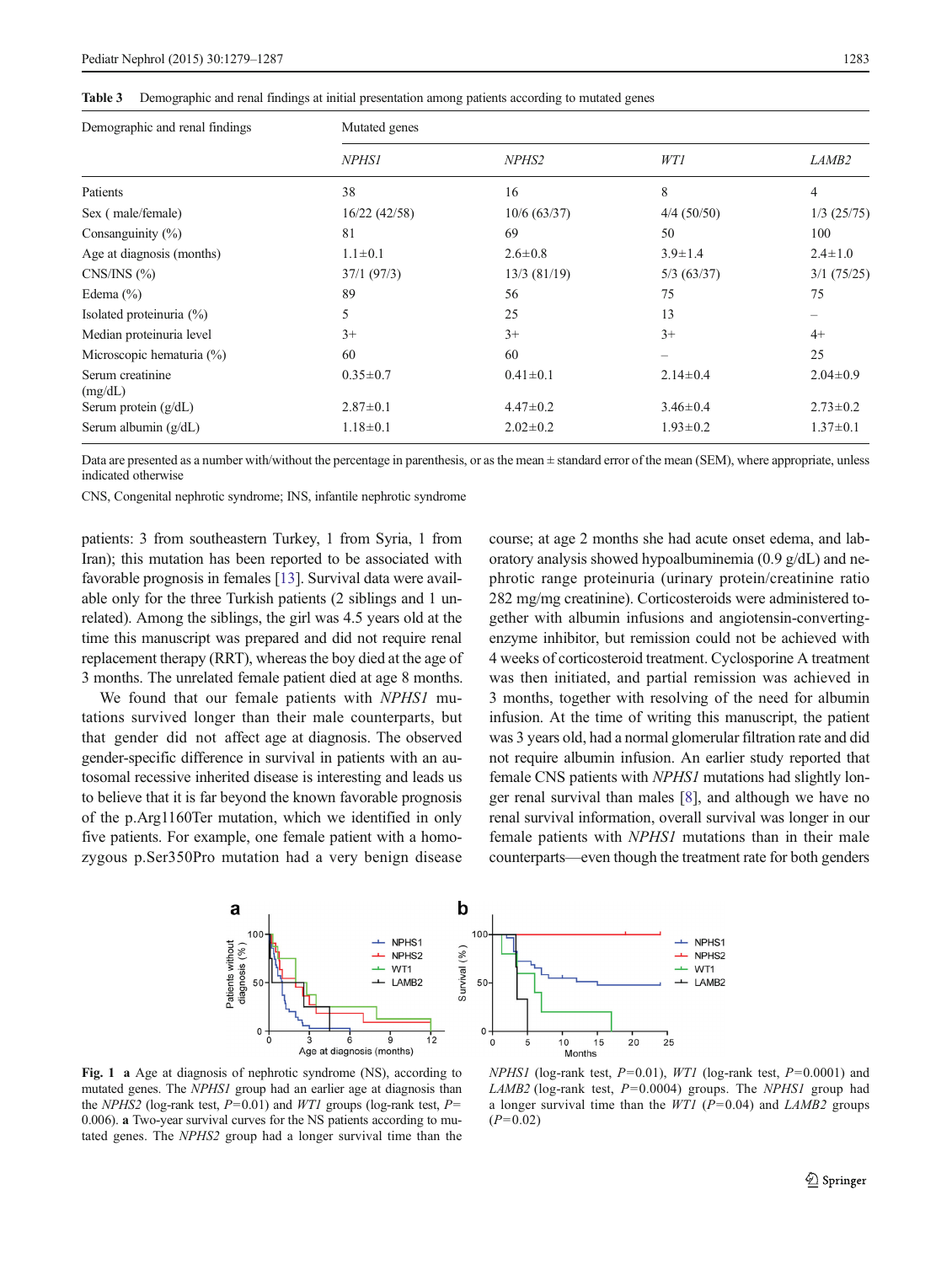| Treatments and prognoses                           | Mutated genes  |                   |               |               |  |
|----------------------------------------------------|----------------|-------------------|---------------|---------------|--|
|                                                    | <i>NPHSI</i>   | NPHS <sub>2</sub> | WT 1          | LAMB2         |  |
| Albumin $(\% )$                                    | 94             | 20                | 50            | 100           |  |
| Corticosteroid (%)                                 | 9              | 60                | 33            |               |  |
| Cyclophosphamide $(\% )$                           |                | 30                |               |               |  |
| Cyclosporine A $(\%)$                              | 9              | 30                |               |               |  |
| Angiotensin-converting-<br>enzyme inhibitor $(\%)$ | 44             | 20                | 67            | 100           |  |
| Indomethacin (%)                                   | 9              |                   |               |               |  |
| Dialysis $(\% )$                                   | 20             | 36                | 100           | 25            |  |
| Age at dialysis onset<br>(months)                  | $17.2 \pm 2.0$ | $64\pm9.6$        | $6.3 \pm 2.5$ | 0.3           |  |
| Renal transplantation $(\% )$                      | 23             |                   | 17            |               |  |
| Age at renal transplantation<br>(months)           | $32.4 \pm 4.6$ |                   | 60            |               |  |
| Mortality $(\%)$                                   | 52             |                   | 100           | 100           |  |
| Age at death (months)                              | $5.6 \pm 0.6$  |                   | $6.1 \pm 1.5$ | $4.0 \pm 0.4$ |  |

Table 4 Treatments and prognoses of the patients according to mutated genes

Data are presented as a percentage or as the mean  $\pm$  SEM, where appropriate

was similar [RRT for 30 % of male patients (mean age at the start of RRT: 16 months) and for 28 % of female patients (mean age at the start of RRT: 22.4 months)]. The albumin treatment rates were also similar for both female and male patients. Although unusual for an autosomal inherited disease, a gender-specific modifier effect has been reported for autosomal recessively inherited cystic fibrosis and neuronal ceroid lipofuscinosis [[14,](#page-7-0) [15\]](#page-7-0). Gender differences in survival might be due to the effect of some modifier genes or hormonal factors. Further studies are required to reveal the underlying mechanisms of this gender effect on survival.

We did not find an association between NPHS1 mutation type (i.e. protein truncating or missense), and age at diagnosis or survival, as previously reported by Machuca et al. [\[8](#page-7-0)]. These authors found that some patients with mutations affecting the intracellular domain of nephrin had a better clinical course [[8](#page-7-0)]. In our study, CNS and INS patients with mutations affecting the transmembrane and intracellular domains of nephrin in ≥1 alleles had a longer survival time. Earlier

<span id="page-5-0"></span>1284 Pediatr Nephrol (2015) 30:1279–1287

functional studies have reported that mild missense mutations do not affect the targeting of nephrin to the plasma membrane, which causes partial preservation of protein function, whereas severe protein-truncating mutations cause intracellular trapping of the protein [[8](#page-7-0), [16\]](#page-7-0). Additional functional studies are needed to confirm our findings on the effect of mutation position on disease severity, especially in terms of the novel mutations described herein.

In the present study we identified eight NPHS2 mutations that have previously been described elsewhere. Whereas the p.Arg138Gln mutation in NPHS2 has been reported to occur in 50 % of all European CNS patients [\[8\]](#page-7-0), this mutation was identified in only one of the patients in our study cohort. Also, in our Turkish patients, the most common NPHS2 mutation was the p.Pro118Leu mutation, and all of these Turkish patients were from eastern and southeastern Turkey, suggesting that it is a founder mutation in those regions. The second most common mutation in the our patient cohort was the p.Leu156PhefsTer11 mutation, which was identified in four patients from central Anatolia. In a cohort of childhood and early adulthood onset steroidresistant NS patients, Hinkes et al. [\[17](#page-7-0)] found that proteintruncating mutations in NPHS2 were associated with an earlier diagnosis and worse prognosis, as compared to missense mutations. In our study we found no association between mutation type and age at diagnosis in the CNS and INS patients with *NPHS2* mutations (data not shown).

It has been reported that the long-term prognosis is poor in CNS and INS patients associated with WT1 and LAMB2 mutations. In these groups, end-stage renal disease (ESRD) may already be present at birth and may mask nephrotic symptoms [\[18,](#page-8-0) [19](#page-8-0)]. Genotype–phenotype correlation analysis in our patients with WT1 and LAMB2 mutations could not be performed due to the small number of patients; however, we did observe that these patients had a very high mean serum creatinine level at initial presentation and more commonly presented with chronic kidney disease, which is in agreement with previous reports [\[18,](#page-8-0) [19\]](#page-8-0). The mortality rates in both WT1 and LAMB2 patients were 100 % during the 2-year follow-up period. It has been reported that protein-truncating mutations in *LAMB2* are associated with an earlier age at NS diagnosis and ESRD as compared to missense mutations [\[18\]](#page-8-0) and that missense

Fig. 2 Survival (a) and age at diagnosis (b) curves for the patients with NPHS1 mutations according to gender. Female patients with NPHS1 mutations survived longer than their male counterparts (log-rank test,  $P=0.01$ ). Age at diagnosis was similar for both genders  $(P > 0.05)$ 

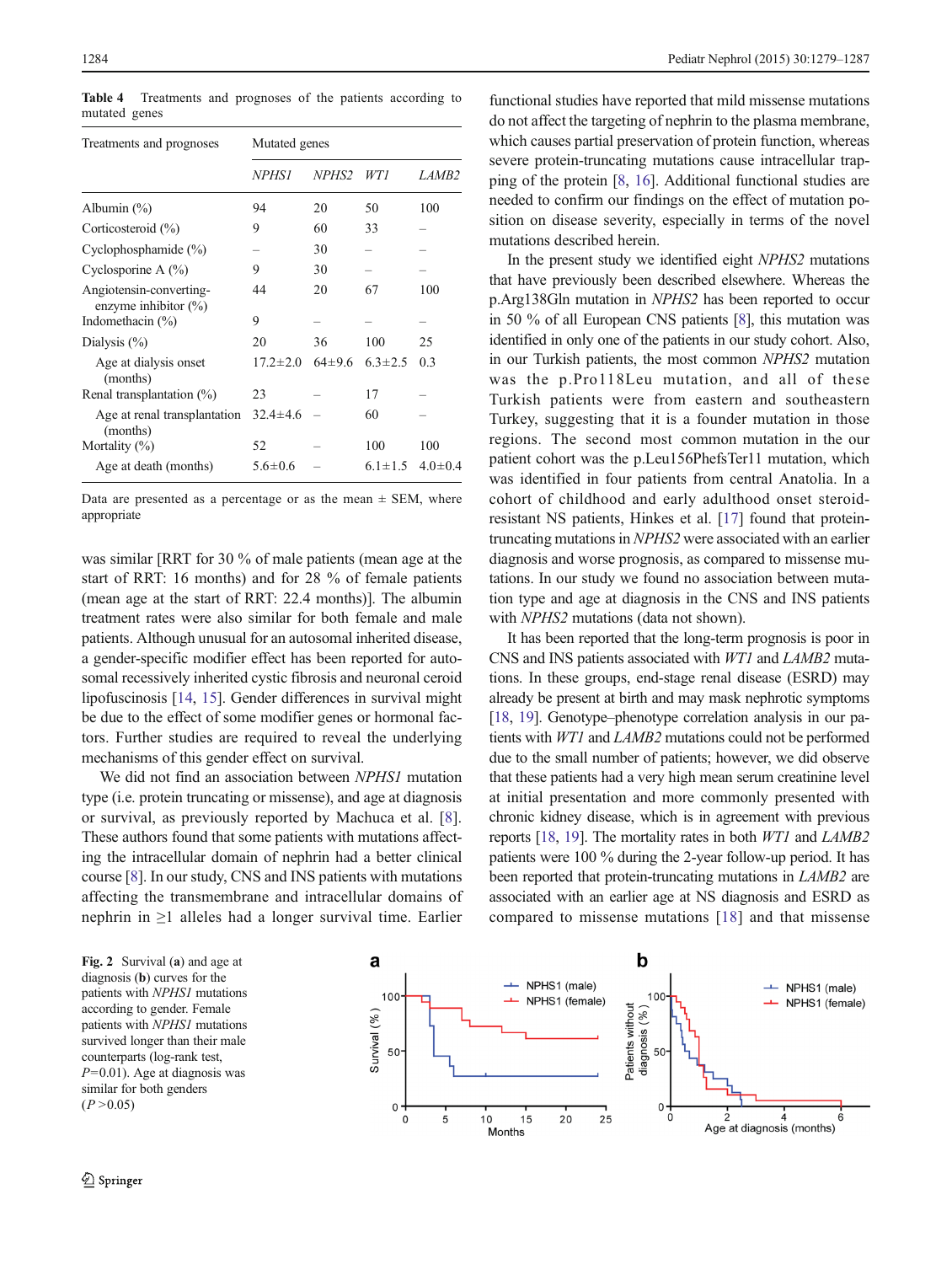<span id="page-6-0"></span>

Fig. 3 Mutations identified in NPHS1 and the corresponding affected parts of the protein. Color coding of mutations: black Mutations which affect 1–3 amino acids, red frameshift mutations, purple nonsense mutation, green splice-site mutations. Each dot represents a patient

mutations in WT1 are associated with an earlier age at diagnosis and ESRD as compared to splice-site mutations [\[19\]](#page-8-0). We identified a total of two protein-truncating and two splice-site mutations in LAMB2 and one splice-site and seven missense mutations in WT1 in our patient cohort, which could explain the severe renal disease and poor outcome observed in the patients.

Turkey has a high prevalence of consanguineous marriage (20–25 %), which accounts for the high prevalence of rare recessive diseases [[20,](#page-8-0) [21](#page-8-0)]. The consanguinity rate among the patients enrolled in our study was higher than that in the general Turkish population. Among the families studied, the consanguinity rate was highest in the recessively inherited groups [i.e. NPHS1 (81 %), NPHS2 (69 %), LAMB2  $(100\%)$ ] and lowest in the *WT1* group (50 %), which is related to the presence of dominant or de novo mutations. In comparison, the consanguinity rate among the patients in our study without mutations in these four genes was 47 %, which suggests that NS might have been due to as yet unknown genetic abnormalities or non-genetic causes in these patients.

The 2-year survival in the *NPHS2* group was significantly longer than that in the NPHS1, WT1 and LAMB2 groups. We have no renal survival data. However, earlier reports suggest that renal survival in CNS patients with NPHS2 mutations is better than that in patients with NPHS1 mutations [[8\]](#page-7-0). We believe that the longer survival time in the NPHS2 group of the present study might be associated with a less severe clinical picture, as shown by higher serum albumin and/or lower serum creatinine levels at presentation in comparison to the other groups. Among all of patients, the 1 and 2-year survival rate was 56.5 and 52 %, respectively; these are lower than those which have been reported for West European CNS patients (1-year survival rate 79 %) [\[8](#page-7-0)]. Several factors might explain this discrepancy. First, comorbid conditions may be present; 41 % of our patients had extrarenal abnormalities (most commonly congenital heart defects [14 %]). Extrarenal findings associated with specific genetic abnormalities have also been identified in other studies in association with lower survival rates (i.e. 14 %; [[8](#page-7-0)]). However, it is possible that the high consanguinity rate, which might also have caused coinheritance of two separate genetic defects, might have had an additional effect in our study patients. Second, the shorter survival in our Turkish patients



Fig. 4 Survival (a) and age at diagnosis (b) curves for the patients with NPHS1 mutations, according to mutation position. Patients with mutations affecting the transmembrane or intracellular domains of the nephrin protein in ≥1 alleles survived longer than patients with



homozygous or compound heterozygous mutations affecting the extracellular domain (log-rank test,  $P=0.04$ ). Age at diagnosis was similar in both groups  $(P>0.05)$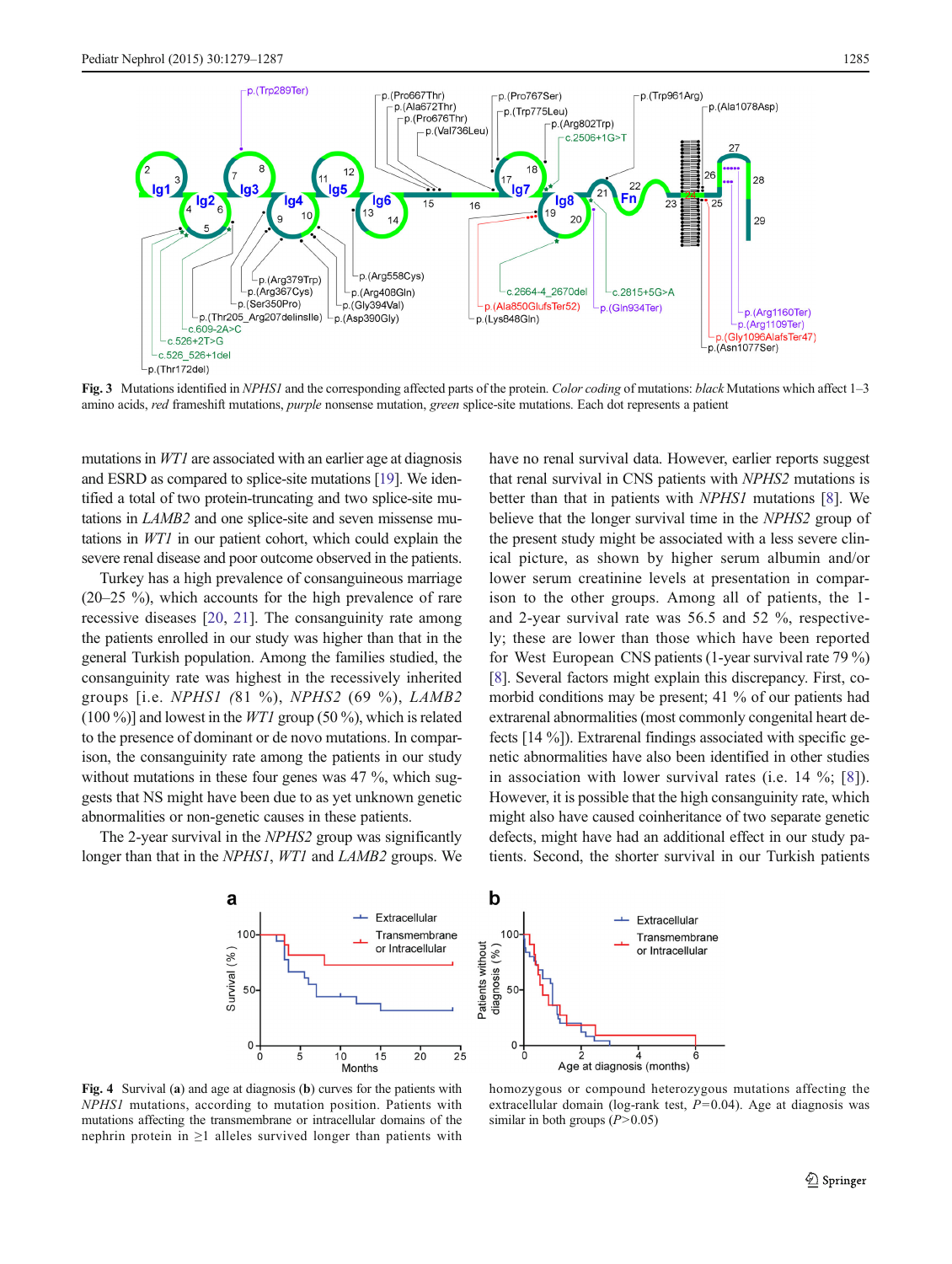<span id="page-7-0"></span>might be due to the treatment modalities. Although 94 % of the NPHS1 patients and 100 % of the LAMB2 patients were treated with albumin; none underwent nephrectomy, which is widely performed in countries where CNS is prevalent [\[22,](#page-8-0) [23\]](#page-8-0).

Interestingly, 13 % of both the NPHS1 and NPHS2 patients and 25 % of the WT1 patients had congenital heart defects, including PS, ASD and both. Congenital heart defects have been reported in patients with NPHS1 and NPHS2 mutations [8, [24\]](#page-8-0). In addition, earlier studies have demonstrated that the NPHS1 and WT1 genes play a role in cardiac embryological development [[25,](#page-8-0) [26](#page-8-0)]. Thus, it is possible that mutations in these genes can cause susceptibility to congenital heart defects—but this requires further research.

In conclusion, the findings from our study indicate that the likelihood of an underlying genetic abnormality is inversely related to age in NS patients. Although the mutation detection rate was more or less similar in all of the ethnic groups, the underlying genetic abnormalities responsible for NS during the first year of life may be different. Consequently, it is important that the genotype should be determined in each race in order to provide the best possible follow-up and outcome. Female patients with NPHS1 mutations and with NPHS1 mutations affecting the transmembrane or intracellular domains of nephrin were associated with longer survival. In nephrotic patients aged <1 year, clinicians should make every effort to identify the underlying genetic abnormality, which can facilitate the prediction of prognosis, rational treatment and appropriate genetic counseling.

Acknowledgments We are grateful to the patients and their families for their participation in this study. This study received funding from the Scientific and Technological Research Council of Turkey (TÜBİTAK) (grant number 108S417) in the context of the PodoNet consortium supported by the European Research Area Network (E-RARE), European Community's Seventh Framework Programme (FP7/2007-2013) (EURenOmics; grant 2012-305608) and The Scientific Research and Development Office of Hacettepe University (011A101003). The Nephrogenetics Laboratory at Hacettepe University, Faculty of Medicine, Department of Pediatric Nephrology, was established by the Hacettepe University Infrastructure Project (grant number 06A101008).

## Conflict of interest statement None.

Collaborators (in alphabetical order) Adana: Gonul Parmaksiz, Aytul Noyan; Antalya: Arife Uslu Gokceoglu, Elif Comak; Ankara: Banu Celikel Acer, Birsin Ozcakar, Esra Baskin, Fatos Yalcinkaya, Mesiha Ekim, Nilgun Cakar, Rahime Renda, Yasar Kandur; Bosnia and Herzegovina: Danka Pokrajac; Gaziantep: Beltinge Demircioglu Kilic, Mithat Buyukcelik, Ayse Balat Istanbul: Cengiz Candan, Faruk Oktem, Harika Alpay, Mehmet Tasdemir, Meryem Benzer, Nilufer Goknar, Nurdan Yildiz, Nurver Akinci, Salim Caliskan; Izmir: Alper Soylu, Belde Kasap Demir, Demet Alaygut, Ebru Yilmaz, Meral Torun Bayram, Salih Kavukcu; Iran: Sonbol Ameli; Kayseri: Ismail Dursun, Kenan Yilmaz, Sibel Yel; Konya: Bulent Atas, Sevgi Pekcan, Yalcin Celik; Mersin: Ali Delibas; Serbia: Radovan Bogdanovic, Snezana Zulic; Syria: Bassam Saeed.

### References

- 1. Eddy AA, Symons JM (2003) Nephrotic syndrome in childhood. Lancet 362:629–639
- 2. Machuca E, Benoit G, Antignac C (2009) Genetics of nephrotic syndrome: connecting molecular genetics to podocyte physiology. Hum Mol Genet 18:R185–R194
- 3. Benoit G, Machuca E, Antignac C (2010) Hereditary nephrotic syndrome: a systematic approach for genetic testing and a review of associated podocyte gene mutations. Pediatr Nephrol 25:1621–1632
- 4. Jalanko H (2009) Congenital nephrotic syndrome. Pediatr Nephrol 24:2121–2128
- 5. Zenker M, Machuca E, Antignac C (2009) Genetics of nephrotic syndrome: new insights into molecules acting at the glomerular filtration barrier. J Mol Med 87:849–857
- 6. Hinkes BG, Mucha B, Vlangos CN, Gbadegesin R, Liu J, Hasselbacher K, Hangan D, Ozaltin F, Zenker M, Hildebrandt F, Arbeitsgemeinschaft für Paediatrische Nephrologie Study Group (2007) Nephrotic syndrome in the first year of life: two thirds of cases are caused by mutations in 4 genes (NPHS1, NPHS2, WT1, and LAMB2). Pediatrics 119:e907–e919
- 7. Mucha B, Ozaltin F, Hinkes BG, Hasselbacher K, Ruf RG, Schultheiss M, Hangan D, Hoskins BE, Everding AS, Bogdanovic R, Seeman T, Hoppe B, Hildebrandt F, Members of the APN Study Group (2006) Mutations in the Wilms' tumor 1 gene cause isolated steroid resistant nephrotic syndrome and occur in exons 8 and 9. Pediatr Res 59:325–331
- 8. Machuca E, Benoit G, Nevo F, Tête MJ, Gribouval O, Pawtowski A, Brandström P, Loirat C, Niaudet P, Gubler MC, Antignac C (2010) Genotype–phenotype correlations in Non-Finnish congenital nephrotic syndrome. J Am Soc Nephrol 21:1209–1217
- 9. Santín S, Bullich G, Tazón-Vega B, García-Maset R, Giménez I, Silva I, Ruíz P, Ballarín J, Torra R, Ars E (2011) Clinical utility of genetic testing in children and adults with steroid-resistant nephrotic syndrome. Clin J Am Soc Nephrol 6:1139–1148
- 10. Gbadegesin R, Hinkes BG, Hoskins BE, Vlangos CN, Heeringa SF, Liu J, Loirat C, Ozaltin F, Hashmi S, Ulmer F, Cleper R, Ettenger R, Antignac C, Wiggins RC, Zenker M, Hildebrandt F (2008) Mutations in PLCE1 are a major cause of isolated diffuse mesangial sclerosis (IDMS). Nephrol Dial Transplant 23:1291–1297
- 11. Brown EJ, Pollak MR, Barua M (2014) Genetic testing for nephrotic syndrome and FSGS in the era of next-generation sequencing. Kidney Int 85:1030–1038
- 12. Ozaltin F (2014) Primary coenzyme Q10 (CoQ10) deficiencies and related nephropathies. Pediatr Nephrol 29:961–969
- 13. Koziell A, Grech V, Hussain S, Lee G, Lenkkeri U, Tryggvason K, Scambler P (2002) Genotype/phenotype correlations of NPHS1 and NPHS2 mutations in nephrotic syndrome advocate a functional interrelationship in glomerular filtration. Hum Mol Genet 11:379–388
- 14. Cialone J, Adams H, Augustine E, Marshall F, Kwon J, Newhouse N, Vierhile A, Levy E, Dure L, Rose K, Ramirez-Montealegre D, de Blieck E, Mink J (2012) Females experience a more severe disease course in batten disease. J Inherit Metab Dis 35:549–555
- 15. Sweezey NB, Ratjen F (2014) The cystic fibrosis gender gap: potential roles of estrogen. Pediatr Pulmonol 49:309–317
- 16. Philippe A, Nevo F, Esquivel EL, Reklaityte D, Gribouval O, Tête MJ, Loirat C, Dantal J, Fischbach M, Pouteil-Noble C, Decramer S, Hoehne M, Benzing T, Charbit M, Niaudet P, Antignac C (2008) Nephrin mutations Can cause childhood-onset steroid-resistant nephrotic syndrome. J Am Soc Nephrol 19:1871–1878
- 17. Hinkes B, Vlangos C, Heeringa S, Mucha B, Gbadegesin R, Liu J, Hasselbacher K, Ozaltin F, Hildebrandt F, APN Study Group (2008) Specific podocin mutations correlate with Age of onset in steroidresistant nephrotic syndrome. J Am Soc Nephrol 19:365–371